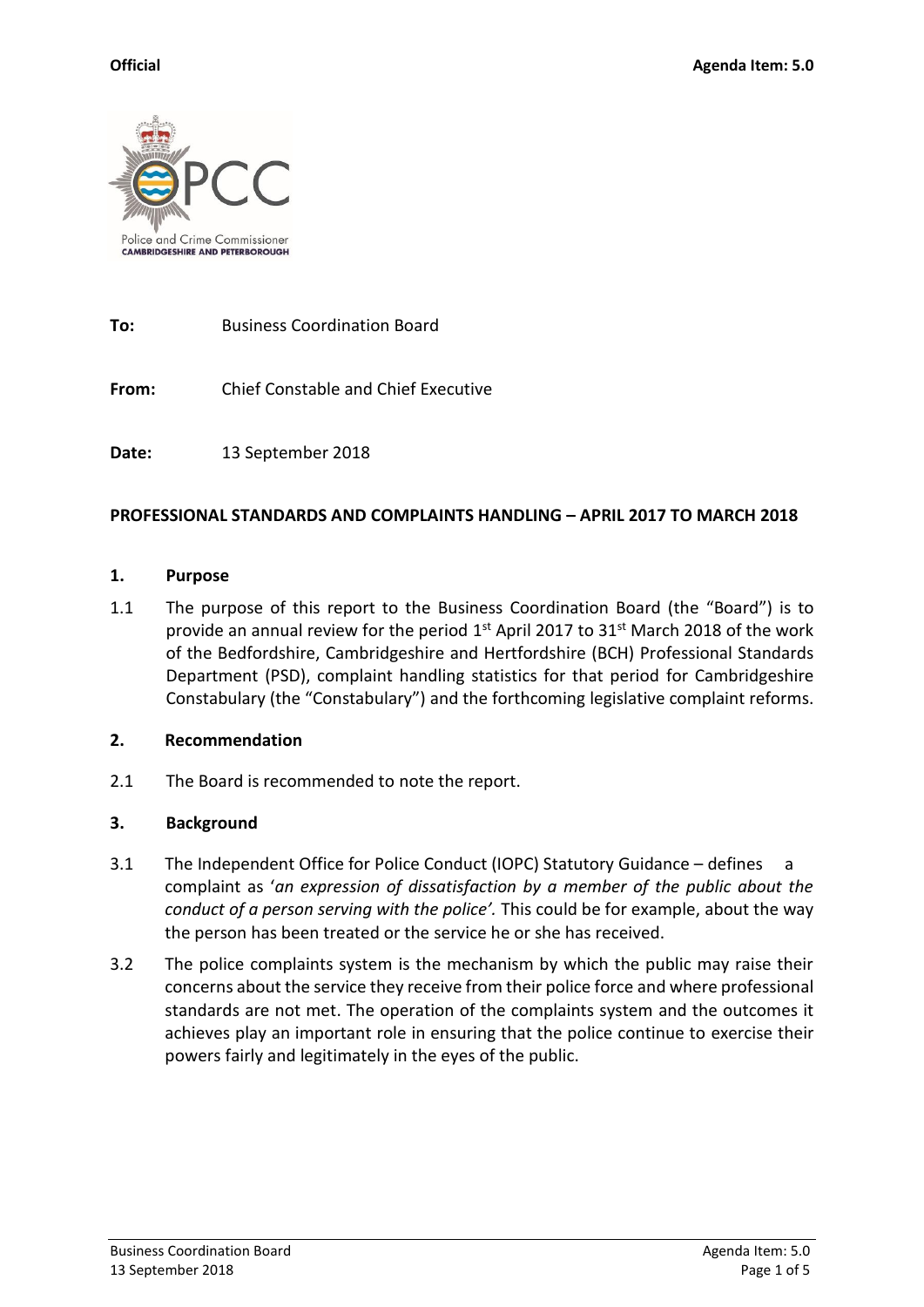## **4. Roles and responsibilities**

- 4.1 The IOPC oversees the whole of the police complaints system and it has a statutory duty to ensure that public confidence is established and maintained in the police complaints system. Serious complaints and conduct matters must be passed to the IOPC in line with legislation.
- 4.2 The Police and Crime Commissioner's (the "Commissioner") statutory role is to monitor all complaints made against Constabulary officers and staff, whilst having responsibility for handling complaints against the Chief Constable. The Chief Constable manages all complaints against the Constabulary, its officers and staff, and ensures that the Commissioner is kept informed in such a way as to enable the Commissioner to discharge his statutory obligations in relation to complaints.
- 4.3 BCH has a collaborated PSD. The Constabulary is the lead force, on behalf of Bedfordshire Police and Hertfordshire Constabulary, for the PSD function across the three forces. As a consequence, the Cambridgeshire Commissioner holds the Constabulary to account for the collaborated PSD function.
- 4.4 Her Majesty's Inspectorate of Constabulary and Fire & Rescue Services (HMICFRS) has a statutory duty to inspect and report on the efficiency, effectiveness and legitimacy of police forces in England and Wales. The HMICFRS 2017 Legitimacy inspection overall looked at '*How legitimate is the force at keeping people safe and reducing crime?'* for which the Constabulary were graded 'good' (see section 6 below).

## **5. Professional Standards Department**

- 5.1 PSD undertakes reactive and proactive investigations and management of misconduct and complaints. This is with the aim of maintaining and improving public confidence and the quality of service whilst protecting and enhancing integrity across BCH. This is undertaken by: preventing and detecting unethical behaviour, dishonesty and corruption; conducting timely and robust public complaint investigations; identifying lessons learned through investigation; and educating, promoting and supporting good practice.
- 5.2 The fundamental purpose of PSD's Vetting Unit is to uphold the integrity of policing. It is a preventative and pro-active function. It aims to prevent corrupt, dishonest and unethical behaviour involving police officers and staff and non-police personnel within BCH by ensuring that only applicants are recruited, and vetting clearance renewed, where personnel meet the high standards of ethical behaviour expected. The Vetting Unit has seen significant change led by the new College of Policing's Vetting Code of Guidance. The focus for the Vetting Unit over the next 12 months will be meeting the requirements of the new Vetting Guidance and the HMICFRS recommendations.
- 5.3 The fundamental purpose of the Anti-Corruption Unit (ACU) is to uphold the integrity of policing and public confidence and maintaining security of assets and information. It is a preventative, investigative and pro-active function. The ACU contributes to the aims of PSD by preventing and investigating (pursuing) corrupt, dishonest and unethical behaviour involving police officers and staff within BCH. Following a National Police Chiefs Council benchmarking exercise, processes from the BCH ACU were highlighted and disseminated as national best practice. For example, the debriefing of officers who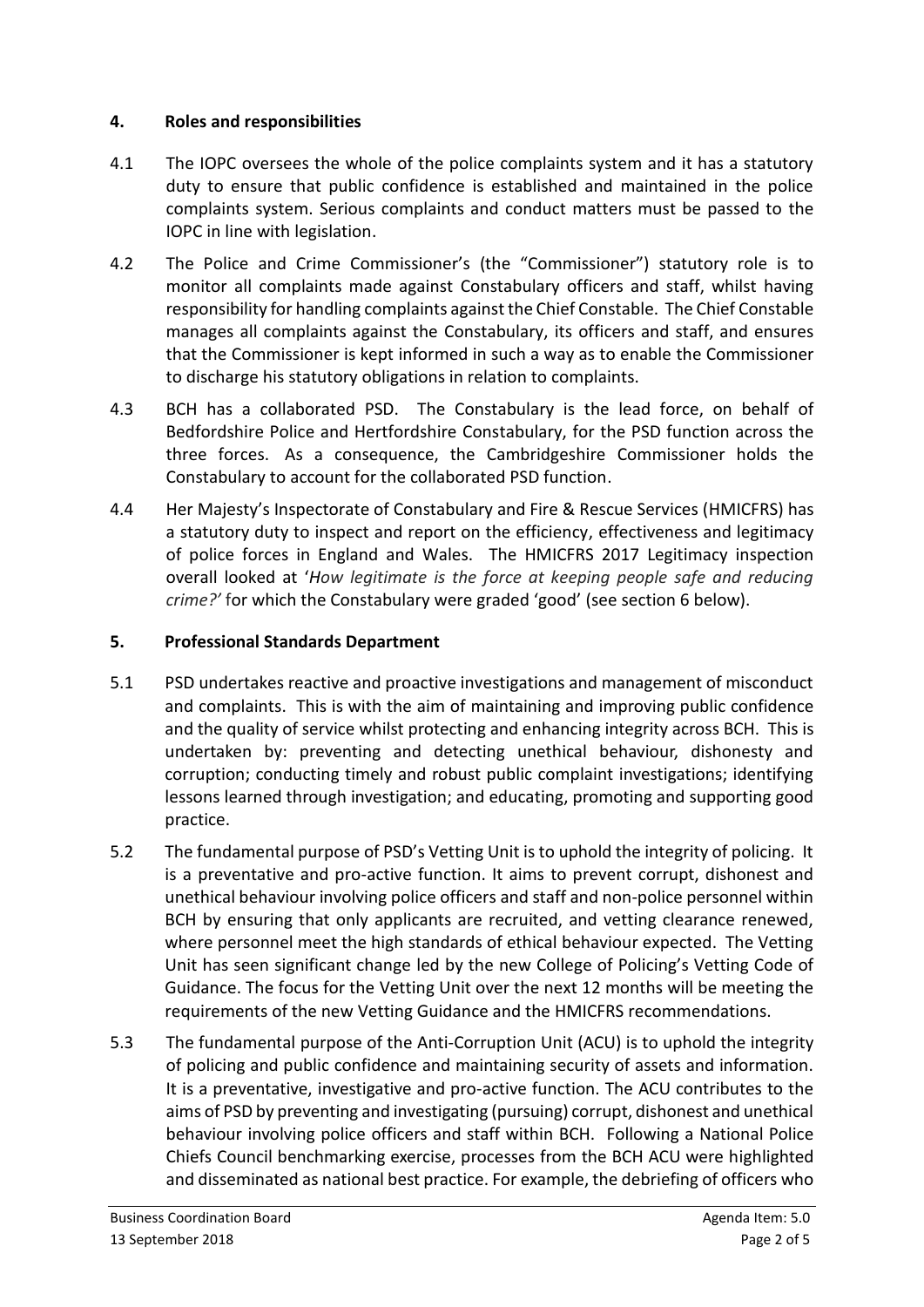had been investigated. They also have a bespoke Prevention Officer, which other forces are implementing after recognising the benefit from this role. The ACU also works closely with other police force ACU's, partner organisations and the Eastern Region Special Operations Unit to deliver against its objectives.

## **6. Governance and scrutiny**

- 6.1 In addition to the daily management of PSD, there is a PSD Governance Board which is chaired by the Constabulary's Deputy Chief Constable. The Governance Board aims to identify and address specific risks and threats across BCH ensuring clear actions are taken to mitigate and minimise these risks and threats, and where necessary policies, procedures, practices and processes are developed and implemented. During the year this has included approving policies, scrutiny of the new PSD Delivery Plan, gaining assurance on lessons learnt for cases, and performance monitoring of the quarterly complaint statistics.
- 6.2 During the year, PSD has been under scrutiny in a number of ways. This includes HMICFRS inspection and IOPC oversight. HMICFS made positive observations including how the Constabulary promotes an ethical culture and ensures that its workforce behaves ethically and lawfully and is good at treating the people it serves with fairness and respect. It also stated that the Constabulary makes it easy for the public to make a complaint, is good at updating complainants on the progress of their complaint, and provides easily understood information on complaint outcomes.
- 6.3 However, there were six areas for improvement (AFIs). These included ensuring all data for use of force is monitored by both an internal and external groups to provide oversight, a timescale for complying with the national vetting standards, referrals to the IOPC, grievance process, and improvements regarding how to make a complaint. These AFIs are all captured within the PSD Delivery Plan, with progress issues and risks being monitored through the PSD Governance Board.
- 6.4 The OPCC, and more recently with the Deputy Police and Crime Commissioner (DPCC), has undertaken regular dip sampling of Constabulary complaints as part of the Commissioner's monitoring role. Overall, there is assurance that of those complaints sampled they have been dealt with in a reasonable and proportionate manner.

# **7. Complaint Statistics**

- 7.1 From the period 1st April 2017 to 31st March 2018 there were 328 public complaints recorded with 791 allegations against Constabulary officers and staff (note: a complaint case can have more than one allegation attached to it). This represents a decrease of 13.9% of cases and 12.7% of allegations compared to the previous reporting year.
- 7.2 The highest number of allegations were in respect of 'other neglect or failure in duty' and 'incivility, impoliteness and intolerance' (these are IOPC standard classifications). This is the same as in the previous reporting year.
- 7.3 There was 13 organisational complaints made, i.e. those allegations that relate to the Constabulary's processes and procedures as opposed to the conduct of an individual. This compares to 15 in the previous reporting year.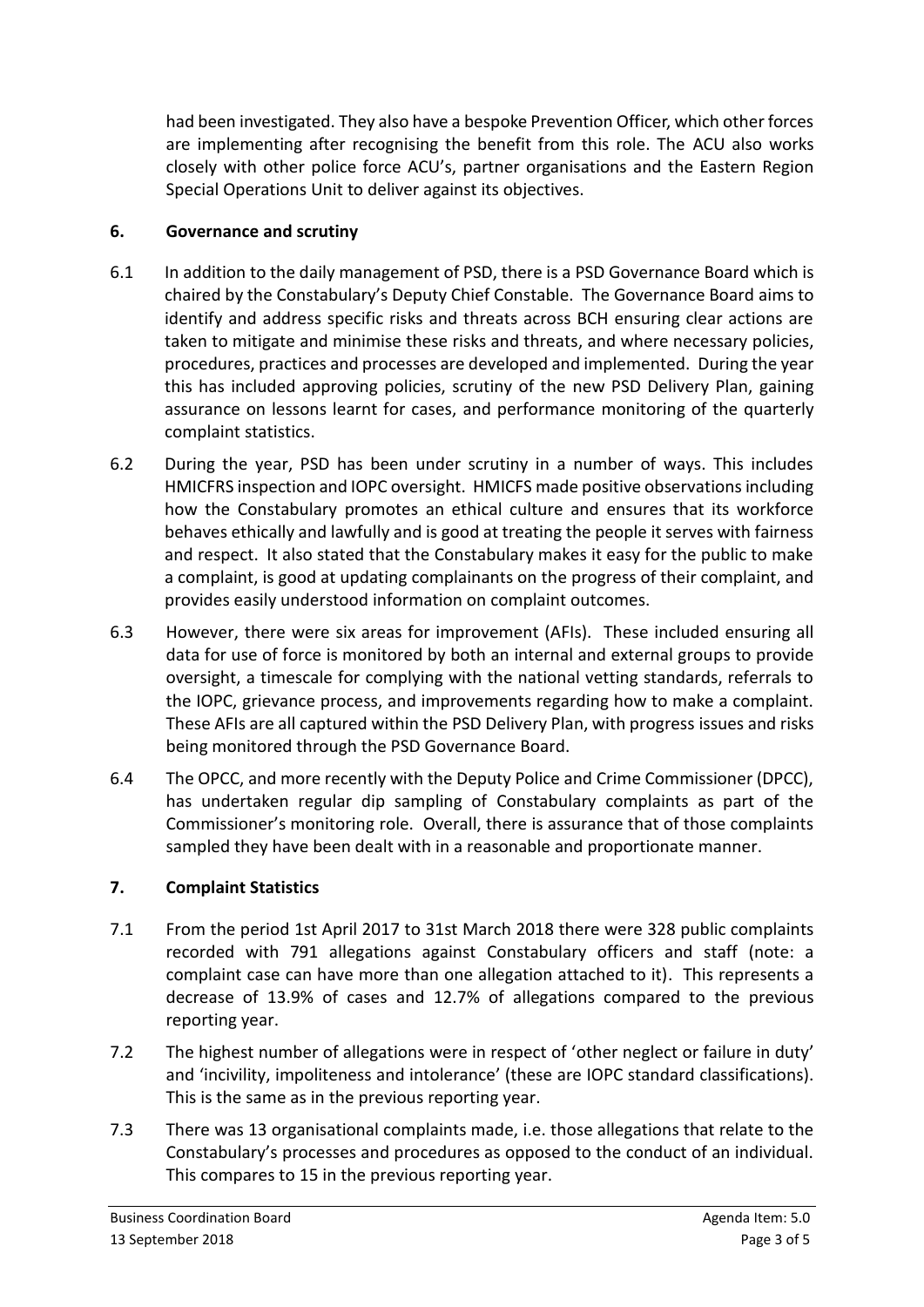- 7.4 As per the previous reporting year, there were no complaints regarding the Constabulary's use of Stop Search.
- 7.5 There is no statistics that support Body Worn Video (BWV) is responsible for any reduction in complaints. However it is reasonably believed that the use of BWV has assisted in the timeliness of complaint investigations reducing.
- 7.6 There have been 35 referrals (31 in the previous year) to the IOPC as per the mandatory IOPC referrral guidance. There were 31 determined as suitable to be investigated by PSD as local or force investigations and four IOPC Independent Investigations.
- 7.7 There have been 87 Constabulary and IOPC appeals recorded and 15 upheld. (Note: that these appeals may relate to complaints carried over from previous years).
- 7.8 There have been 25 Gross Misconduct and 23 Misconduct cases recorded for police officers and staff during the reporting period. There were two Misconduct Hearings, two Special Case Hearings, and seven Misconduct Meetings held (note: some of these may relate to cases recorded in the previous years, whereas some of the 48 cases recorded will be dealt with in the 2018/19 reporting year). As a result, one officer was dismissed, with eight officers receiving either a final written warning, written warning or management advice. Two cases were either not proven or proceedings discontinued.
- 7.9 Further analysis of complaints relating to the Constabulary is provided on the IOPC website at the link given below.
- 7.10 During the period of this report the Commissioner received six complaints against the Chief Constable. To date, where the complainant has exercised their right of appeal, none of these complaints were upheld by the IOPC.
- 7.11 There were no complaints made against the Commissioner or the current DPCC between April 2017 and March 2018. Allegations were made against the ex-DPCC during the reporting period, which were referred to the IPPC (at the time) on behalf of the Police and Crime Panel.

# **8. Complaints Reform work**

- 8.1 The Policing and Crime Act 2017 received Royal Assent on 31 January 2017. Secondary legislation from the Act is likely to come into force in spring 2019, which will bring in the complaints reform provisions. These provisions will change the complaints landscape, with the aim of simplifying the complaints system. The provisions will also enable Commissioners, should they choose, to take direct responsibility for a number of statutory functions of the complaints system. Amongst the provisions, the Commissioner will become responsible for reviewing whether the outcome of the complaint was a reasonable and proportionate one.
- 8.2 The OPCC is part of a PSD led Project Group working to embed the reforms within BCH and to prepare the Commissioner's for the review role.

## **9. Recommendation**

9.1 The Board is recommended to note the report.